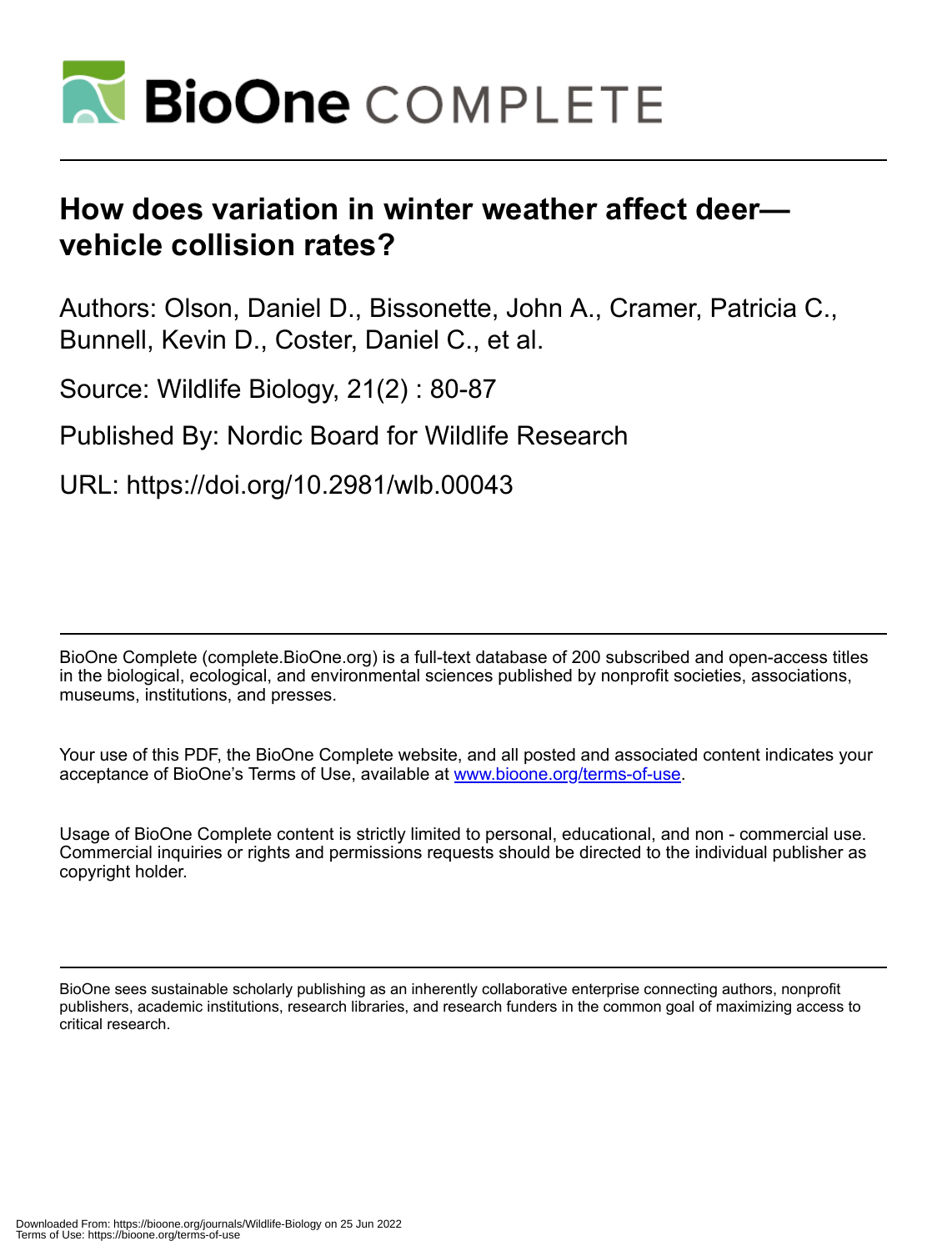# **How does variation in winter weather affect deer-vehicle collision rates?**

# Daniel D. Olson, John A. Bissonette, Patricia C. Cramer, Kevin D. Bunnell, Daniel C. Coster and **Patrick J. Jackson**

 *D. D. Olson (dolson22@gmail.com), J. A. Bissonette, P. C. Cramer and P. J. Jackson, Dept of Wildland Resources, Utah State Univ., 5230 Old Main Hill, Logan, UT 84322, USA. – K. D. Bunnell, Utah Division of Wildlife Resources, 1470 N Airport Road, Cedar City, UT 84720, USA. – D. C. Coster, Dept of Mathematics and Statistics, Utah State Univ., 219 ANSC Logan, UT 84322, USA* 

 Understanding how deer move in relationship to roads is critical, because deer are in vehicle collisions, and collisions cause vehicle damage, as well as human injuries and fatalities. In temperate climates, mule deer *Odocoileus hemionus* have distinct movement patterns that affect their spatial distribution in relationship to roads. In this paper, we analyzed deer movements during two consecutive winter seasons with vastly different conditions to determine how deer-vehicle collision rates responded. We predicted that deer – vehicle collision rates would be higher when precipitation and snow depth were higher. We used meteorological data from local weather stations to describe temperature, precipitation and snow depth. We monitored deer movements with global positioning system telemetry to document distance of deer to roads, elevation use and road crossing rates. We also documented changes in deer abundance and traffic volumes, which were potentially confounding variables. We found that precipitation decreased 50% and snow depth decreased 48% between winters. In response, deer used habitats that were 16% higher in elevation and that were 213% farther from roads with high traffic volumes. Consequently, crossing rates also decreased as much as 96% on roads with high traffic volumes. Reduced crossing rates were likely responsible for much of the 75% decrease in deer – vehicle collisions that occurred during the second winter. Abundance and traffic volume also can be important factors affecting deer-vehicle collisions rates. However, it is unlikely they were the major drivers of variation in deer-vehicle collisions during our study, because traffic volumes did not change between years and deer abundance only decreased 7%. Our data suggest a mechanism by which variation in winter conditions can contribute to differences in deer-vehicle collision rates between years. These findings have significant management implications for deer – vehicle collision mitigation.

 Understanding how deer (Cervidae) move in relationship to roads is critical for wildlife and transportation management, because deer frequently are involved in vehicle collisions throughout much of the developed world (Groot Bruinderink and Hazebroek 1996, Conover 2001, Noro 2010). In the United States alone there are  $1-2$  million vehicle collisions with large animals annually, resulting in more than 8 billion dollars in economic costs; the majority of these accidents involve deer (Huijser et al. 2008). Deer – vehicle collisions (DVCs) not only can cause vehicle damage (Bissonette et al. 2008), but occasionally vehicle occupants are injured and in rare cases killed (Conover et al. 1995, Langley et al. 2006). Vehicle collisions are nearly always fatal for the deer (Allen and McCullough 1976).

 Mule deer *Odocoileus hemionus* occur throughout much of western North America and are commonly involved in vehicle collisions (Reed 1981, Peterson and Messmer 2011, Bissonette and Rosa 2012). In temperate climates, most mule deer populations are migratory (Gruell and Papez 1963, Kucera 1992, Sawyer et al. 2009) and have distinct seasonal movement patterns that can affect their spatial distribution in relationship to roads (Stewart et al. 2010). For example in summer, deer typically use high elevation ranges with abundant resources (Boeker et al. 1972) that generally are farther from high-volume roads (Stewart et al. 2010). In early to late fall, mule deer generally move from high elevation summer ranges, largely in response to seasonally declining resource quality and snow accumulations that inhibit movement and decrease forage availability (Parker et al. 1984). Mule deer winter ranges are usually lower in elevation and occur on southern aspects that have lower snow accumulations (Gilbert et al. 1970, Garrott et al. 1987). Many roads are located on or near deer winter ranges, and deer may be closer to high-volume roads during winter in some landscapes (Reed 1981).

 Variation in the seasonal and annual movement patterns of deer can produce marked changes in DVCs (Mysterud 2004, Sullivan 2011). A common seasonal pattern that has been observed for both mule deer and white-tailed deer *Odocoileus virginianus* is a rise in DVCs during spring and fall when deer transition between summer and winter ranges (Case 1978, Biggs et al. 2004, Grovenburg et al. 2008). Additionally, Reed and Woodard (1981) observed that DVC rates for mule deer appeared to vary annually in response to changes in winter conditions. Mule deer typically exhibit a high degree of fidelity to summer ranges (Thomas and Irby

80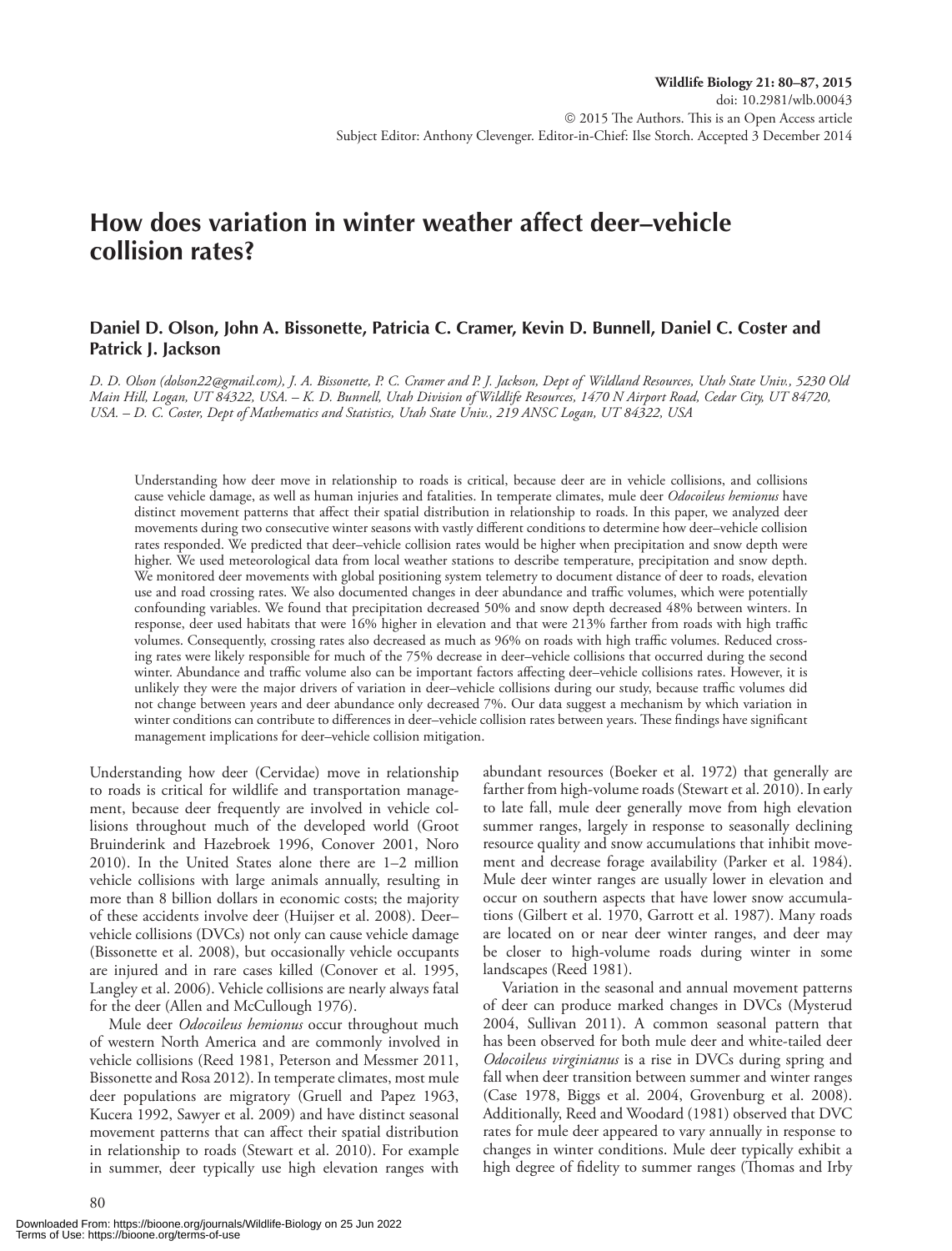1990, Kucera 1992), but the use of winter ranges may vary between years depending on winter conditions (Garrott et al. 1987, Brown 1992). For example, in southern Idaho during a mild winter only 52% of deer returned to the same winter range they used the previous year (Brown 1992). The use of different wintering areas between years may cause variation in the exposure of deer to high-volume roads.

Deer-vehicle collision rates are not only affected by movement patterns but also by deer abundance and traffic volumes on roads (Jahn 1959, Sullivan 2011, Rolandsen et al. 2011). Additionally, speed limit and road edge clearance have been implicated for cervids (Meisingset et al. 2014), while anthropogenic activity appears to influence elk *Cervus elaphus* activity patterns in North America but not mule deer (Barrueto et al. 2014). Collision rates have been shown to be associated with abundance for both red deer *Cervus elaphus* and mule deer (Romin and Bissonette 1996b, Mysterud 2004). For white-tailed deer, DeNicola and Williams (2008) observed a proportional decrease in DVCs by experimentally reducing deer abundance. DVC rates are also affected by traffic volume on roads (Romin and Bissonette 1996b, Ng et al. 2008). Collision models have indicated that traffic volume is one of the most important predictors of DVCs (Litvaitis and Tash 2008), and high DVC rates have been reported on roads with high traffic volumes (Romin and Bissonette 1996b). Alternatively, roads with low traffic volumes appear to have a limited effect on deer survival, even if they frequently cross these roads (Hansen et al. 2012). Consequently, it is important to consider the type of road and its traffic volume when examining effects on deer movements and collision rates (Neumann et al. 2012, Sawyer et al. 2013).

 An understanding of how deer move in response to annual changes in weather is key to understanding variation in DVC rates in temperate climates (Rolandsen et al. 2011). In this paper, we analyzed mule deer movements during two consecutive winters with vastly different conditions to determine what effect weather had on DVC rates. We predicted that DVC rates would rise when precipitation and snow depth increased, because deep snow restricts deer movements to low elevation habitats that may increase exposure to high volume roads. We monitored deer movements to document road crossing rates, distance of deer to roads and elevation use during both winters. We used meteorological data to describe temperature, precipitation and snow depth in the study area. We also documented changes in deer abundance and traffic volumes, which were potentially confounding variables.

# **Methods**

### **Study area**

The study area  $(8278 \text{ km}^2)$  was located on the western edge of the Rocky Mountains in central Utah (Fig. 1). Topography in this area was mountainous and highly variable  $(1463 - 3415 \text{ m})$ . The climate was temperate; typical summer temperatures were  $>$  22 $\rm ^{o}C$  and winter temperatures were  $<$  0 $\degree$ C (UCCW 2013). Precipitation occurred during all months of the year, but during most years, peaks in

precipitation occurred during spring and fall. Total precipitation (203-406 mm) was variable between years (UCCW 2009, 2013). The majority of the study area consisted of the Wasatch Mountains ecoregion, but its eastern edge encompassed a small portion of the Colorado Plateau (Griffith and Omernik 2011). A variety of land cover types  $(>40)$ existed within the study area, but aspen *Populus tremuloidies* , Gambel oak *Quercus gambelii* and sagebrush *Artemisia* spp. were relatively common (Lowry et al. 2005). Mule deer, elk and a limited number of moose *Alces alces* occurred within the study area (Bernales et al. 2011).

 Roads were common throughout the rural study area (Fig. 1), but most had low ( $\leq$  500 vehicles day<sup>-1</sup>) traffic volumes (UDOT 2012). However, there were a few roads with higher traffic volumes. For example US 6, a major east west route in Utah, bisected the center of the study area (Fig. 1). Traffic volumes on US  $6$  within the study area were  $~\sim$ 9000 vehicles day<sup>-1</sup> and speed limits varied between 72–  $105$  km h<sup>-1</sup> (UDOT 2012). In 2005, data showed that US 6 had the sixth highest number of DVCs in the state (Kassar and Bissonette 2005). To improve safety for motorists and deer, four wildlife crossing structures and 26 km of intermittent, exclusionary fencing (2.4 m high) were installed in 2008–2009 on US 6 within the study area. While most mitigation was in place prior to this study, one wildlife crossing structure (MP 204) and ∼ 6 km of wildlife fencing were installed in 2011 during the study. Prior to installation, 6-7% of deer carcasses reported during winter occurred within that section of highway (MP 202-205). Consequently, the project may have had a minor impact on the results reported in this paper, but was likely not the major driver of the pattern we observed.

### **Winter conditions**

 Precipitation and temperature often are used to describe weather conditions (i.e. short-term patterns) and climate (i.e. long-term averages or normals) of areas (NOAA 2014). To document weather and climate during winter, we obtained temperature, precipitation, and snow depth data from weather stations that were located throughout the study area (Fig. 1). Temperature and precipitation data were provided by the National Climatic Data Center (NCDC 2013), and snow depth data were provided by the National Water and Climate Center (NWCC 2013). We defined the winter season as 1 December-31 March. We calculated temperature and precipitation normals by averaging annual winter data for 1981–2012, which was the range available for most weather stations in the study area. The snow depth normal represented a shorter temporal range (2003-2012) due to the limited data available for that variable. Temperature data were reported as the mean monthly temperature and precipitation data were reported as total precipitation for the winter season. Snow depth data represented the mean daily snow depth for the winter season.

 We compared temperature, precipitation, and snow depth between winters using paired t-tests ( $\alpha$  = 0.05). When data did not meet the assumptions of the parametric t-test, we used the nonparametric Wilcoxon rank-sum test. We used the same approach for all comparisons in the paper, except for DVC data. When we compared differences in DVC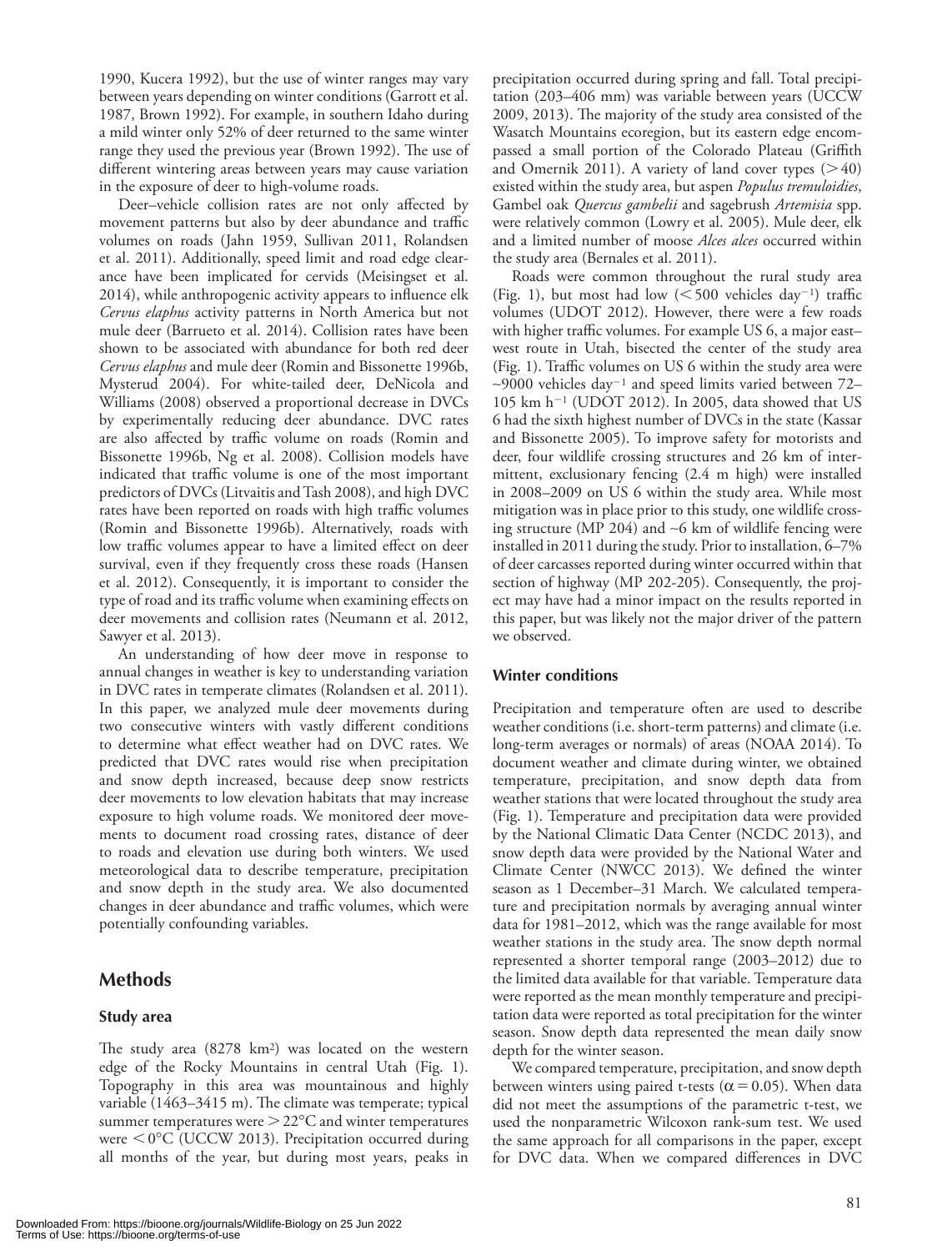

 Figure 1. Locations of mule deer that were captured and instrumented with GPS telemetry collars, weather stations that were used to describe winter conditions, and roads in central Utah, USA.

data between winters, we used  $\chi^2$ -tests. All statistical tests were performed in R ver. 2.14 (<www.r-project.org/>) and were purposely kept uncomplicated to increase the clarity of the results, as recommended by Guthery (2008).

#### **Traffic volumes and deer abundance**

Traffic volume data were obtained from the Utah Department of Transportation (UDOT) for the study area (UDOT 2012). Traffic volumes for roads were reported by UDOT as average annual daily traffic during each calendar year. We categorized roads as US 6, major roads and minor roads. Major roads were defined as having traffic volumes  $\geq 500$ vehicles day<sup>-1</sup>. Minor roads were defined as having  $\leq$  500 vehicles day<sup>-1</sup> or roads that were unmonitored for traffic volume. We considered US 6 separately from other major roads because it had the highest traffic volumes of all roads within the study area, and because it has been the focus of DVC mitigation for several years.

 Mule deer abundance was estimated annually by the Utah Division of Wildlife Resources (UDWR). During the study period, the UDWR collected survival, harvest, recruitment, and population structure data and used POP-II to model deer abundance within management units (Bernales et al. 2011). The modeling process did not include estimates of uncertainty. We used management unit totals to estimate the number of mule deer within our study area by weighting totals by the proportion of the management unit area that occurred within the boundaries of our study area.

#### **Deer movements and survival**

 To document the movements and survival of deer in relationship to roads, 32 adult  $(>= 2$  years) female mule deer were captured on winter ranges in the US 6 corridor (Fig. 1). Contractors employed by the UDWR captured deer using a standard helicopter and net gun technique

82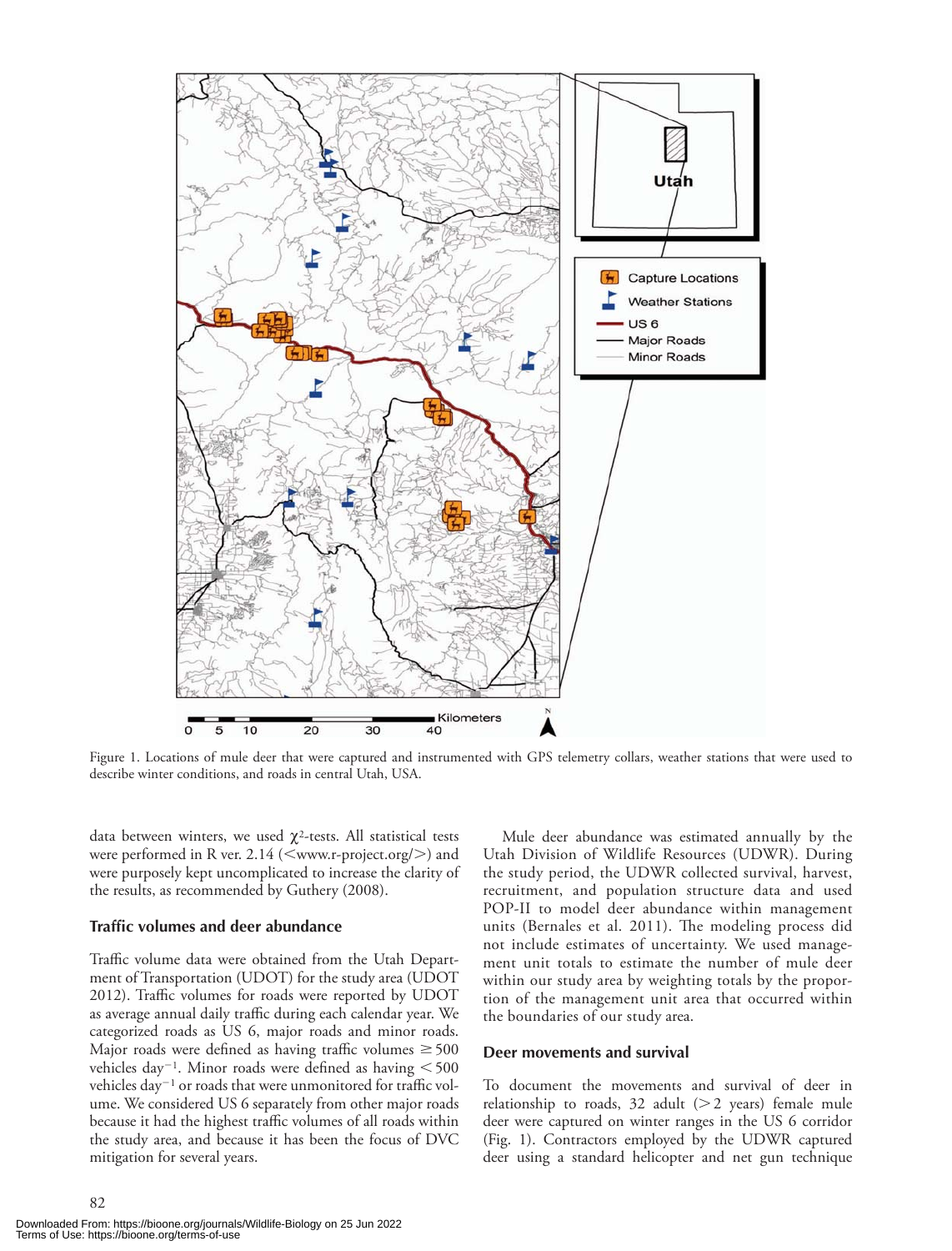(Krausman and Hervert 1985). One additional deer was captured by UDWR biologists using chemical immobilization (Eberhardt et al. 1984). All deer were handled in accordance with guidelines for the use of mammals in research (Sikes and Gannon 2011), under permits held by the UDWR. Captured deer were instrumented with storeon-board global positioning system (GPS) collars. Collars were programmed to record one location every 8 h. Each tracking collar was also equipped with a very high frequency (VHF) transmitter and a mortality sensor. We monitored survival of deer weekly (Peterson and Messmer 2011).

 All GPS locations were screened for accuracy and improbable locations were removed (Villepique et al. 2008). Using ArcGIS 10.1, we estimated road crossing rates (crossings week<sup> $-1$ </sup>) by overlaying each animal's movement path on a current road layer obtained from the Utah Automated Geographic Research Center (Utah AGRC 2012). Road crossing rates represent minimum estimates because the interval between locations was long enough that deer could have moved back and forth across roads without being detected.

 We also documented elevation use by deer and distance that deer occurred from roads. Elevation for each location was recorded by the GPS collar. We used ArcGIS 10.1 to measure the Euclidean distance between deer locations and roads. When comparing differences between winters, we considered the individual animal as the experimental unit (Sawyer et al. 2006, 2009).

 We estimated winter survival rates (1 December – 31 March) for deer using a known-fate analysis in Program Mark 6.1 (Cooch and White 2013). We fit models with crossing rates, distance to roads, and year, and compared them to an intercept-only model using Akaike information criterion (AIC) (Akaike 1973) with a correction for small sample sizes (Burnham and Anderson 2002). When nested models were separated by  $<$  2 AIC<sub>c</sub> points and differed by only one parameter, we considered the model with an additional parameter as noncompeting and did not report it (Arnold 2010).

lected by UDOT contractors. Carcass surveys have been conducted in Utah since at least 1998 (Bissonette and Rosa 2012). Surveys were performed using automobiles that were driven at posted speed limits by a single observer. During surveys, contractors were required to remove all carcasses that were detected on the road surface and the road shoulder. Contractors kept detailed records of deer carcass locations using GPS. Double-counting of deer carcasses was unlikely because reported carcasses were also removed from roads and deposited at local landfills. Within our study area, carcass surveys were conducted on US 6 and all major roads, but not on minor roads. DVC estimates from carcass surveys represent minimum estimates, because carcass survey totals have not been corrected for bias (e.g. detection, carcass persistence).

# **Results**

#### **Winter conditions**

 Data on winter conditions were collected from 12 weather stations throughout the study area (Fig. 1). Mean elevation of weather stations was  $2484$  m (n = 12, SD = 293). Normal winter temperature for the study area was  $-4.9^{\circ}$ C  $(n = 384, SD = 8.4)$ . Normal precipitation was 226 mm  $(n = 384, SD = 52)$ , and normal snow depth was 891 mm  $(n = 50, SD = 359)$ . Compared to normal conditions, temperatures during both winters were warmer (Fig. 2). However, precipitation and snow depth were both below normal during 2010-2011, but above normal during 2011-2012. When we compared the two winters to each other, temperature (t = -11.89, DF = 10, p = < 0.001), precipitation  $(t = 3.16, DF = 7, p = 0.016)$ , and snow depth  $(t = 9.76,$  $DF = 5$ ,  $p = < 0.001$ ) all differed significantly. The extent of the difference in weather conditions between winters was biologically meaningful; temperatures were 28% warmer  $(+ 1.1°C)$ , precipitation was 50% less  $(-138$  mm), and snow depths were  $48\%$  lower  $(-568 \text{ mm})$  during  $2011 - 2012$ .

#### **Deer – vehicle collisions**

 To index the number of DVCs that occurred on roads within the study area, we used carcass survey data that were colTraffic volumes on US 6 (t = 0.11, DF = 12, p = 0.915) and major roads (t = -0.32, DF = 61, p = 0.752) did not differ between years. Mean traffic volume for US 6 was 9216

**Traffic volumes and deer abundance** 

Figure 2. Percentage of normal temperature, precipitation, snow depth (mm) during winter 2010–2011 and 2011-2012 in central Utah, USA. Temperature was above normal for both winters (17–40%), but warmer in 2011–2012. Precipitation and snow depth were 20–32% above normal in 2010 – 2011 and 32 – 41% below normal in 2011 – 2012, resulting in largely dissimilar weather conditions for deer between winters.

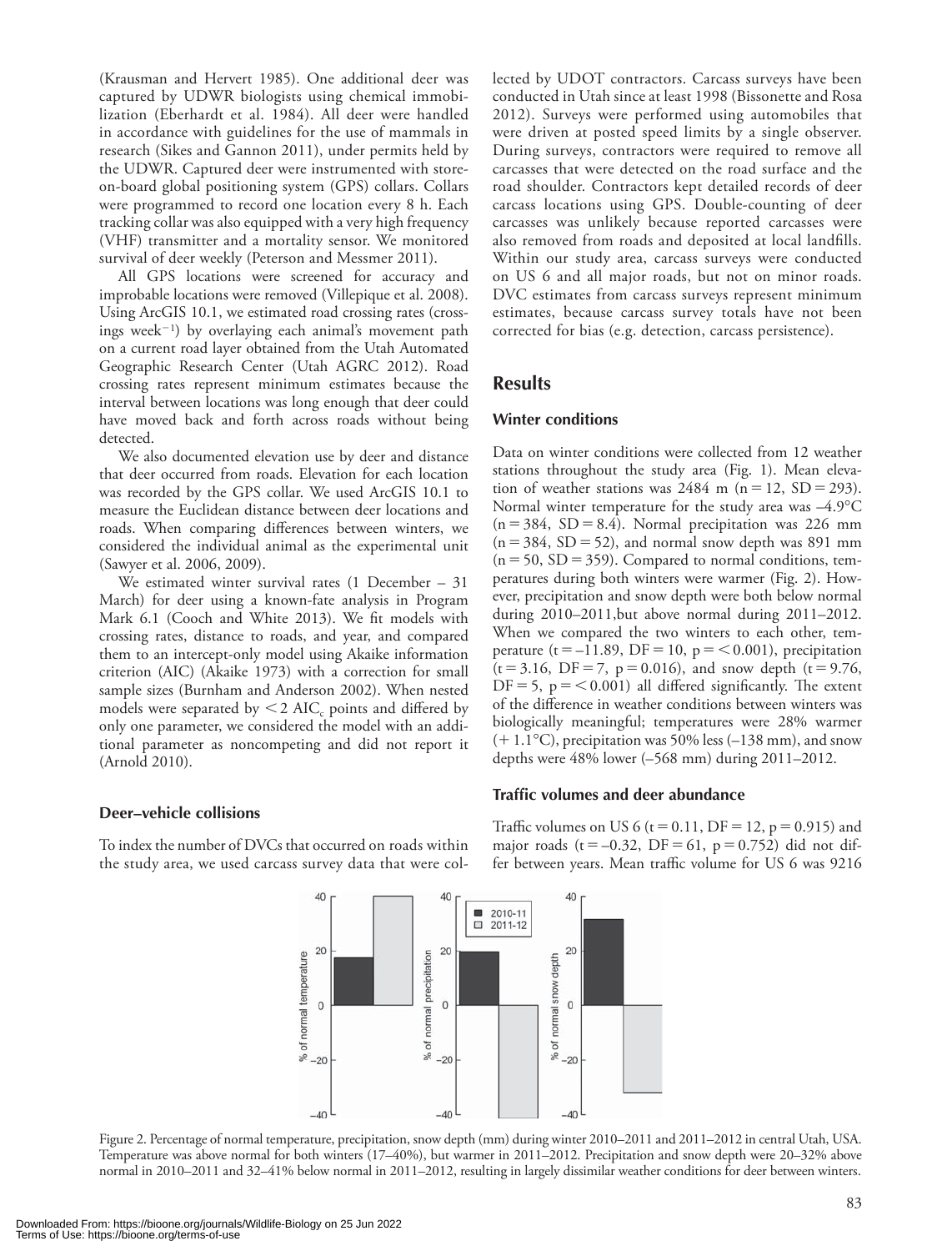vehicles day<sup>-1</sup> ( $n = 27$ , SD = 1965) and for major roads it was 3625 vehicles day<sup>-1</sup> (n = 124, SD = 3214). According to population estimates, mule deer abundance within the study area was 31 145 animals in 2010-2011 and 28 911 animals in 2011-2012, which represented a 7% decrease between years. There was also a marginal decrease  $(-3%)$  in mule deer abundance throughout the state.

#### **Deer movements and survival**

 To document movements and survival of mule deer, 31 adult female deer were captured in December 2010 and one additional deer was captured in January 2011 (Fig. 1). The mean distance of deer capture locations to US 6 was 3.5 km  $(n = 32, SD = 3.9$  km). GPS collars acquired spatial coordinates on 89% (n = 40 787) of programmed attempts (n = 40 787), and 87% of locations were 3D, indicating horizontal location error was generally  $\leq 20$  m (Di Orio et al. 2003, Sawyer et al. 2009). From GPS movement data, we estimated crossing rates of deer on roads within the study area (Fig. 3). Crossings rates deceased 96 % between winters on US  $6$  (W = 663, p < 0.001). Crossing rates also decreased on major roads  $(-72%)$  and on minor roads  $(-12%)$  between winters, but differences were not statistically significant (major roads,  $W = 464$ , p = 0.56; minor roads,  $W = 462.5$ , p = 0.81).

There were also marked changes in habitat use by deer. Elevation use differed between winters ( $t = -8.62$ , DF = 29,  $p < 0.001$ ). Deer occurred at a mean elevation of 1843 m ( $n = 32$ , SD = 224 m) during winter 2010–2011, but moved an average of 302 m (16%) higher in elevation during winter 2011–2012 to 2145 m (n = 32, SD = 182 m). Deer also occurred 55% farther from all roads during the second winter, but distance varied by road type. Deer were 213% (3.8 km) farther from US 6, 21% (1.6 km) farther from major roads, 42% (0.3 km) farther from minor roads compared to winter  $2011-2012$  (Fig. 4). The distance that deer occurred from US 6 ( $W = 112.0$ ,  $p < 0.001$ ) and major roads (W = 301.5,  $p < 0.001$ ) differed significantly between winters, but we did not detect a difference for minor roads  $(W = 415.0, p = 0.364).$ 

When we modeled survival for road and year effects, we found that crossing rate by deer on US 6 was the top predictor of survival (Table 1). According to model predictions,  $>$  1.2 crossings week<sup>-1</sup> began to substantially reduce deer survival (Fig. 4); although there was considerable uncertainty in survival estimates. Crossing rate on minor roads also had limited support (13% of model weight). However, it is unlikely that crossing minor roads is an actual driver of deer survival, because minor roads have low traffic volumes and few DVCs occur on these roads.

#### **Deer – vehicle collisions**

84

The number of deer carcasses reported on roads that were surveyed within the study area decreased 75% (234 carcasses) between  $2010-2011$  and  $2011-2012$ . Additionally, the number of carcasses reported on US 6 ( $\chi^2$  = 140,  $DF = 1$ ,  $p = < 0.001$ ) and major roads ( $\chi^2 = 24$ ,  $DF = 1$ ,  $p = < 0.001$ ) differed significantly between winters. Reported carcasses decreased 91% (168 carcasses) on US 6 and 52% (66 carcasses) on major roads (Fig. 3). Furthermore,



 $\blacksquare$ 

 $10$ 

2010-11

rates and distance of mule deer to roads during winter 2010–2011 and 2011-2012 in central Utah, USA. Additionally, deer carcass surveys were conducted using automobiles to index deer-vehicle collision levels. Distance of deer to roads increased 21-213% between winters depending on road type. Subsequently, road crossing rates declined 12-96% and reported deer carcasses decreased 52–91%. Asterisks (\*) indicate statistical significance at  $\alpha$  = 0.05.

the number of reported carcasses in Utah differed between winters ( $\chi^2$  = 760, DF = 1, p = < 0.001), with 73% (1316 carcasses) fewer carcasses reported during 2011-2012, indicating a statewide trend.

# **Discussion**

Deer-vehicle collisions are a significant management and conservation challenge in landscapes that have been altered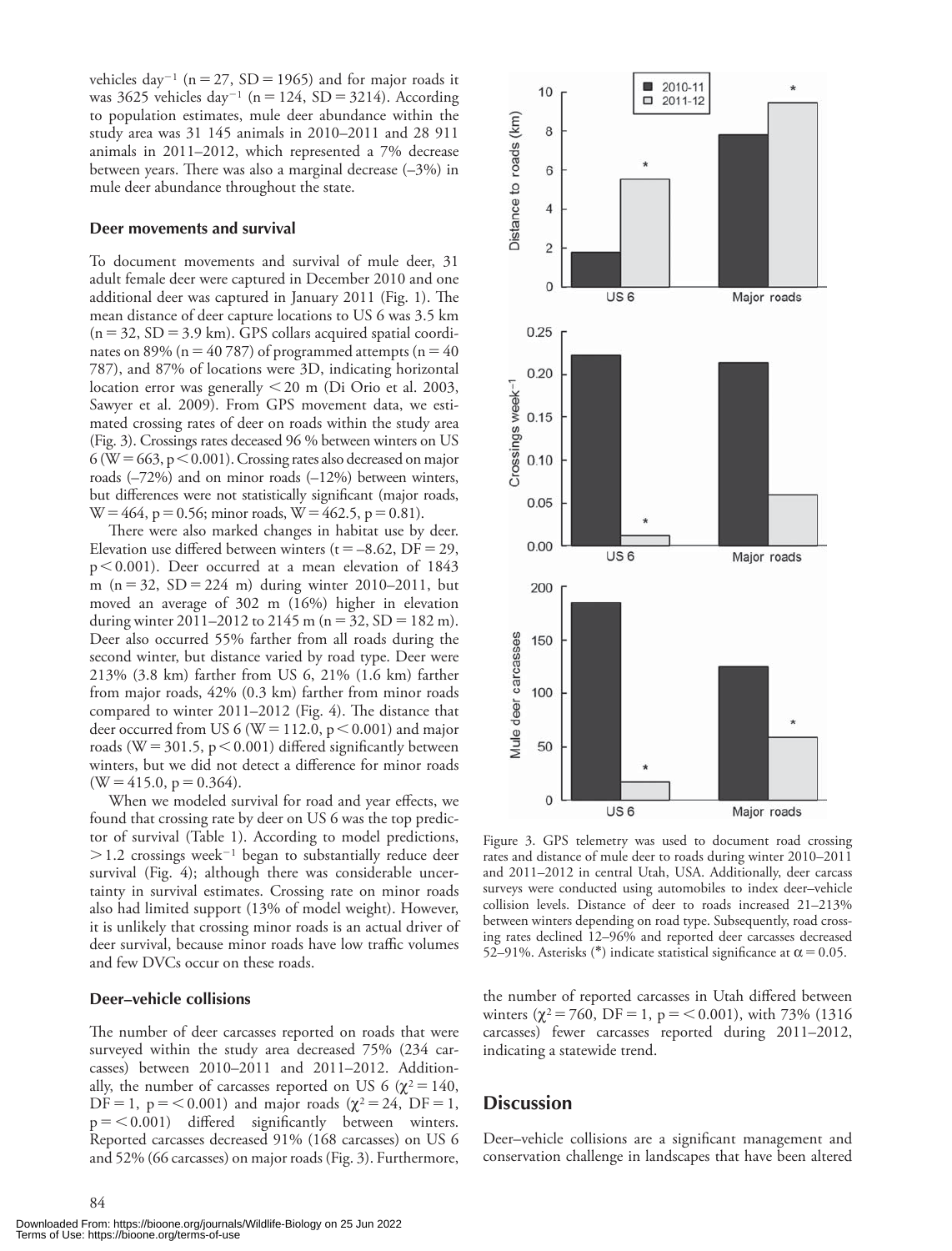

 Figure 4. A known-fate model describing the relationship between mule deer survival and road crossing rates on US 6 in central Utah, USA. Model estimates indicate that crossing rates as low as 1.2 crossings week<sup>-1</sup> can begin to substantially lower deer survival; however error bars indicate there is considerable uncertainty in model estimates.

by humans (Neumann et al. 2012). The rate at which DVCs occur is spatially and temporally variable (Biggs et al. 2004, Kassar and Bissonette 2005), and understanding the source of this variation is the key to effective mitigation that will enhance driver safety and reduce deer mortality. Our purpose in conducting this study was to examine how natural variation in weather during winter influenced deer distribution, movement patterns and DVC rates.

The study encompassed two consecutive winters during which weather conditions differed considerably. During the first winter, the study area was slightly warmer than average but had above average precipitation and snow depths. Alternatively during the second winter, precipitation and snow depth were below average, and temperatures were even warmer. This created a stark contrast in the amount of snow cover on the landscape, because on average snow depths were

Table 1. Results of model selection (AICc and ΔAICc), model weights  $(w_i)$ , and number of estimated parameters  $(K)$  for models of mule deer survival in relation to various road-related covariates during the winters of 2010-2011 and 2011-2012 in central Utah, USA. Deer crossing rate on US 6 was the highest supported model. Crossing rate on minor roads also had support but was likely not a substantial driver of deer survival, because minor roads had low traffic volumes and few deer-vehicle collisions.

| Model structure                                | <b>AICc</b> | <b>AAICc</b> | $W_i$ | К              |
|------------------------------------------------|-------------|--------------|-------|----------------|
| Crossing US 6                                  | 23.72       | 0.00         | 0.28  | $\overline{2}$ |
| Crossing minor roads                           | 25.27       | 1.55         | 0.13  | $\overline{2}$ |
| Distance to major roads                        | 26.89       | 3.17         | 0.06  | $\overline{2}$ |
| Crossing $US 6 + Distance to$<br>$US 6 + Year$ | 26.99       | 3.28         | 0.05  | 4              |
| Distance to minor roads                        | 27.44       | 3.72         | 0.04  | 2              |
| Distance to US 6                               | 28.58       | 4.86         | 0.02  | $\mathfrak{D}$ |
| Year                                           | 29.13       | 5.41         | 0.02  | $\overline{2}$ |
| Intercept                                      | 29.88       | 6.16         | 0.01  | 1              |
| Crossing major roads                           | 31.69       | 7.97         | 0.01  | 2              |

568 mm lower during the second winter. It has been suggested that movements are impeded by snow depths greater than 250 mm, while depths greater than 500 mm essentially exclude mule deer use (Gilbert et al. 1970, Kie and Czech 2000). Given that snow depth is often patchy, especially on south facing slopes, it is conceivable that more resources were available for mule deer use during the second winter.

 Movement allows deer to adjust to environmental variation in snow depth (Garrott et al. 1987, Brown 1992, van Moorter et al. 2013). In our study, deer wintered at higher elevations during the second winter, most probably because of relatively lower snow accumulations in those areas. As a result, the spatial distribution of deer in relationship to roads was affected, with deer occurring twice as far from US 6 and somewhat farther from major roads. Consequently, deer crossed roads with high traffic volumes less frequently (52–96% decrease) because fewer deer wintered adjacent to roads with high traffic volumes.

 In our study area, deer that crossed US 6 less often had higher survival than deer that crossed more frequently. Additionally, relatively low road crossing rates (1.2 crossings week $^{-1}$ ) were enough to cause declines in survival; however, there was considerable uncertainty around survival estimates. These results suggest that roads with high traffic volumes pose a significant risk to deer safety and provide support that the reduction in DVCs we observed during the second winter was the result of deer crossing high volume roads less frequently. Additionally, the reduction in road crossings on US 6 between winters was essentially proportional to the reduction in DVCs, providing further support that changes in movement patterns of deer due to climatic variation were driving the observed changes.

 While there was considerable support that variation in weather caused much of the difference in DVCs we observed between winters, DVC rates may have also been affected by changes in traffic volumes (Romin and Bissonette 1996a). It is possible that traffic volume decreases could have contributed to a decrease in DVC rates, because as traffic volume declines, roads become safer for deer to cross (Litvaitis and Tash 2008). According to UDOT estimates, however, traffic volumes were essentially unchanged between years; as a result, it is unlikely that variation in traffic volume contributed substantially to the pattern in DVCs we observed.

 Variation in deer abundance also can produce marked changes in DVC rates (Jahn 1959, DeNicola and Williams 2008). Mule deer populations are highly variable in Utah (Austin 2010, Bernales et al. 2011) and not surprisingly, deer abundance differed between winters during the study. Deer abundance was higher during the first winter when DVC rates were high and lower during the second winter when DVC rates decreased. A reduction in deer abundance likely contributed some of the variation in DVC rates that was observed between winters. According to UDWR population estimates, however, mule deer abundance only decreased 7% between winters in our study area, which is considerably less than the 52% decrease in DVCs we observed on major roads and the 91% decrease we observed on US 6. Based on the results from current DVC studies (DeNicola and Williams 2008, Rolandsen et al. 2011), we would expect DVCs to decrease proportionally to changes in abundance, which did not occur in our study. Additionally, abundance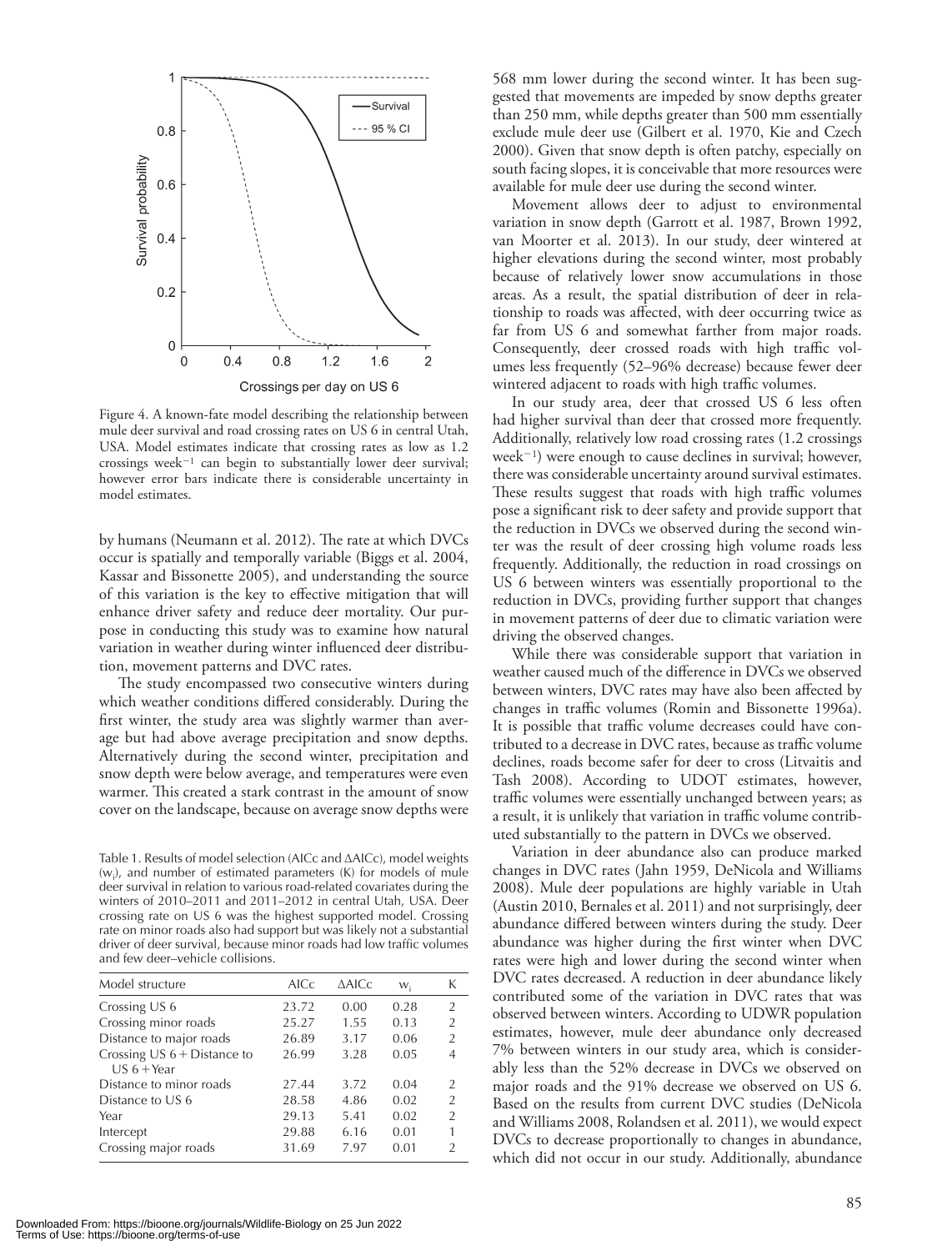during 2011-2012 may be underestimated and the rate of decrease (-7%) may be even smaller because deer were more dispersed and likely more difficult to detect in surveys during that winter (Habib et al. 2012). Due to these factors, we suggest that changes in deer abundance may have had a marginal effect on DVC rates but was not the major driver of the pattern we observed. However, our study was limited in both temporal and geographic scope. Future research should focus on long-term, broad-scale studies that quantify the relative importance of winter weather and abundance on DVC rates (Rolandsen et al. 2011). Snow conditions, which can vary considerably between

years, are a major factor influencing the movement patterns of mule deer in temperature climates (Garrott et al. 1987). More than 30 years ago, Reed and Woodard (1981) suggested winter weather was likely an important driver of DVC rates. The evidence from our study provides a mechanism by which variation in winter conditions contribute to variation in DVC rates between years. Deer in the study area occurred farther from roads and crossed high traffic volume roads less when snow depths were lower, which resulted in lower DVC rates. Because harvest quotas are often set by management agencies in the spring, these findings may help deer managers adjust harvest quotas annually to account increased vehicle-related mortality that occurs during winters with high precipitation and snow fall.

The response of mule deer to snow conditions may result in an ecological trap for deer during severe winters in landscapes that have roads with high traffic volumes (Schlaepfer et al. 2002). As deer move from areas with high snow accumulations to areas with low snow accumulations, movement and foraging become relatively more efficient, but if deer select habitats near roads with high traffic volumes, then survival and fitness may actually be reduced due to the increased probability of being involved in a vehicle collision. This problem can be mitigated with exclusionary fencing  $(> 2 \text{ m})$  that prevents deer from accessing road ways (McCollister and Van Manen 2010). Exclusionary fencing can reduce DVCs 80–90 % (Huijser et al. 2008), but fencing can be expensive and wildlife crossings, which are also relatively expensive, should be built at frequent intervals ( ∼ 1.6 km) to retain landscape permeability for deer (Bissonette and Adair 2008). Researchers also have tried manipulating the spatial distribution of deer in relation to roads with winter feeding stations to decrease DVCs (Wood and Wolfe 1988). By placing feeding stations away from roads, DVC rates were reduced nearly 50%. However, winter feeding has significant economic costs, implications for pathogen transmission, and may degrade vegetation and alter migration patterns of deer (Peterson and Messmer 2007).

 Another aspect of DVC mitigation is warning drivers of potentially dangerous situations (Mastro et al. 2008), but the dynamic nature of DVCs can make this a challenge. However, It would seem that the most effective DVC warning systems would be as dynamic as the phenomena they represent. Recent advances in DVC reporting systems have used smartphones to collect and transfer information, which have made current and accurate DVC data readily available for mitigation (Olson et al. 2014). Current DVC information from these databases could be used to create to a smartphone-based warning system that would indicate to

drivers when they were entering a section of highway that was currently experiencing high rates of DVCs. Warning systems such as these could accurately represent the spatial and temporal variation that occurs in DVC patterns and may prove to be an effective area of research that could improve driver safety and reduce the number of deer killed.

## **References**

- Akaike, H. 1973. Maximum likelihood identification of Gaussian autoregressive moving average models. – Biometrika 60: 255 – 265.
- Allen, R. E. and McCullough, D. R. 1976. Deer-car accidents in southern Michigan. - J. Wildl. Manage. 40: 317-325.
- Arnold, T. W. 2010. Uninformative parameters and model selection using Akaike's information criterion. - J. Wildl. Manage. 74: 1175-1178.
- Austin, D. D. 2010. Mule deer: a handbook for Utah hunters and landowners. – Utah State Univ. Press.
- Barrueto, M. et al. 2014. Anthropogenic effects on activity patterns of wildlife at crossing structures. – Ecosphere 5: art27.
- Bernales, H. H. et al. 2011. Utah big game annual report 2011. – Utah Div. of Wildlife Resources.
- Biggs, J. et al. 2004. Animal-related vehicle accidents at the Los Alamos National Laboratory, New Mexico. – Southwest. Nat. 49: 384 – 394.
- Bissonette, J. A. and Adair, W. 2008. Restoring habitat permeability to roaded landscapes with isometrically-scaled wildlife crossings. – Biol. Conserv. 141: 482–488.
- Bissonette, J. A. and Rosa, S. 2012. An evaluation of a mitigation strategy for deer-vehicle collisions. - Wildl. Biol. 18: 414-423.
- Bissonette, J. A. et al. 2008. Assessment of costs associated with deer-vehicle collisions: human death and injury, vehicle damage and deer loss. – Hum.– Wildl. Confl. 2: 17–27.
- Boeker, E. L. et al. 1972. Seasonal food habits of mule deer in southwestern New Mexico. – J. Wildl. Manage. 36: 56–63.
- Brown, C. G. 1992. Movement and migration patterns of mule deer in southeastern Idaho. - J. Wildl. Manage. 56: 246-253.
- Burnham, K. P. and Anderson, D. R. 2002. Model selection and multi-model inference: a practical information-theoretic approach. – Springer.
- Case, R. M. 1978. Interstate highway road-killed animals: a data source for biologists. – Wildl. Soc. Bull. 6: 8-13.
- Conover, M. R. 2001. Resolving human-wildlife conflicts: the science of wildlife damage management. – CRC Press.
- Conover, M. R. et al. 1995. Review of human injuries, illnesses, and economic losses caused by wildlife in the United States. – Wildl. Soc. Bull. 23: 407–414.
- Cooch, E. and White, G. 2013. Program MARK: a gentle introduction. <www.phidot.org/software/mark/docs/book/> accessed 19 July 2013.
- DeNicola, A. J. and Williams, S. C. 2008. Sharpshooting suburban white-tailed deer reduces deer-vehicle collisions. - Hum.-Wildl. Interact. 2: 28-33.
- Di Orio, A. P. et al. 2003. Performance of two GPS telemetry collars under different habitat conditions. - Wildl. Soc. Bull. 31: 372 – 379.
- Eberhardt, L. E. et al. 1984. Movement and activity patterns of mule deer in the sagebrush-steppe region. – J. Mammal. 65: 404–409.
- Garrott, R. A. et al. 1987. Movements of female mule deer in northwest Colorado. - J. Wildl. Manage. 51: 634-643.
- Gilbert, P. F. et al. 1970. Effect of snow depth on mule deer in Middle Park, Colorado. - J. Wildl. Manage. 34: 15-23.
- Griffith, G. E. and Omernik, J. M. 2011. Ecoregions of Utah (EPA). <www.eoearth.org/view/article/152226/> accessed 13 May 2013.

86